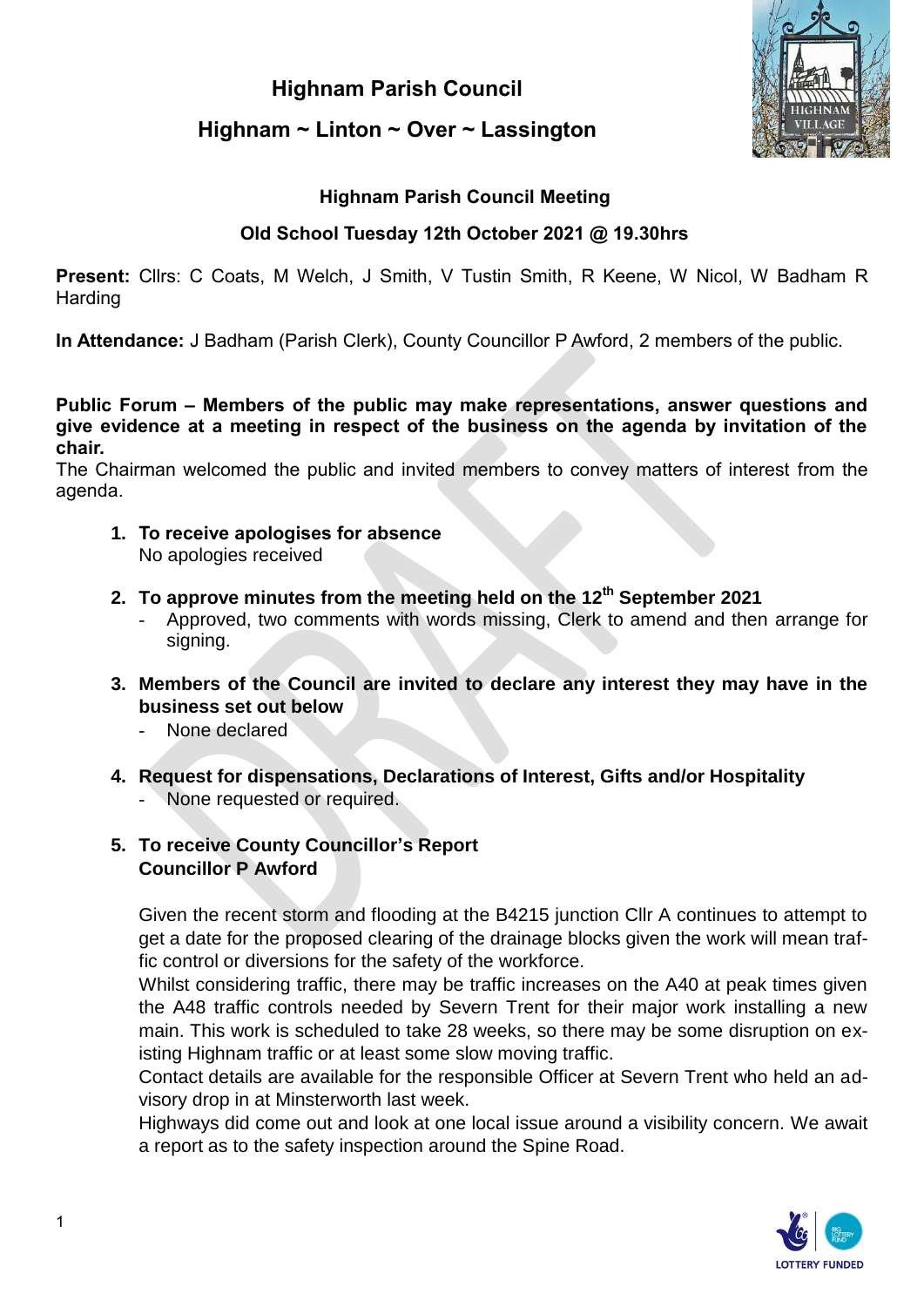# **6. To receive Tewkesbury Borough Council (TBC) Councillors' Report**

# Councillor Jill Smith

TBC councillors received a session on the Local Plan update following the inspector's recommendations. Some modifications have had to be made to make the plan sound. These have been done and will be agreed at Full Council next week. There will then be a short period of final public consultation and then hopefully full adoption. The inspector was happy that TB have a 7.15 year housing land supply at present.

Gloucestershire NHS Trusts have now made their winter strategy plan. This is to address issues that may arise during the winter if there are increased COVID levels, winter Flu and staff shortages. This will be measured against set criteria daily to ensure the system is coping. All are encouraged to get the flu vaccination ASAP.

TBC Financial position is sound after the effects of the last 18 months. Shopping vouchers have been given out to the families on low income to help.

# **7. To receive Clerk's Report and Correspondence.**

# **Public Forum September meeting:**

- Bus shelter repair. Damage was before current clerk was in her role. Council are not sure how the damage was incurred and they agreed to pay the repair. This did not go through the insurance.
- £300 training for environmental working group. As previously mentioned, Council are reviewing the finance of the group going forward. The invoice was approved by council.
- Finance and Scrutiny Committee meeting details are in the report below.
- Invoice approval. Following investigation there are inconsistencies on how approvals has been recorded. Going forward council will propose and approve and this will be documented in the minutes.
- Hedges. Following return of Councillor Badham holiday two pictures of properties with overgrown hedges were forward to the clerk. Clerk visited the properties and owners have trimmed hedges back therefore letters were not delivered.

# **Parish Office**

The parish office will be closed due to renovation of the old school. Clerk will be working from home and available on the parish council mobile during office hours. Plan is to have the office empty by 21<sup>st</sup> October due to scaffolding being erected and electric being turned off.

Highnam Community Centre Trust has notified Council with regards to rental of the office. They have not invoiced Council since September 2017, for which the invoice was up to March 2018. We are waiting for an invoice for the outstanding amount.

# **Mower and Strimmer**

Comment from last meeting was council agreed we would not purchase a new strimmer due to Heart of Highnam delay.

# **Staunton Hill Trees Grant**

Still no response received on progress following a meeting with residents**. Action clerk to follow up.** 

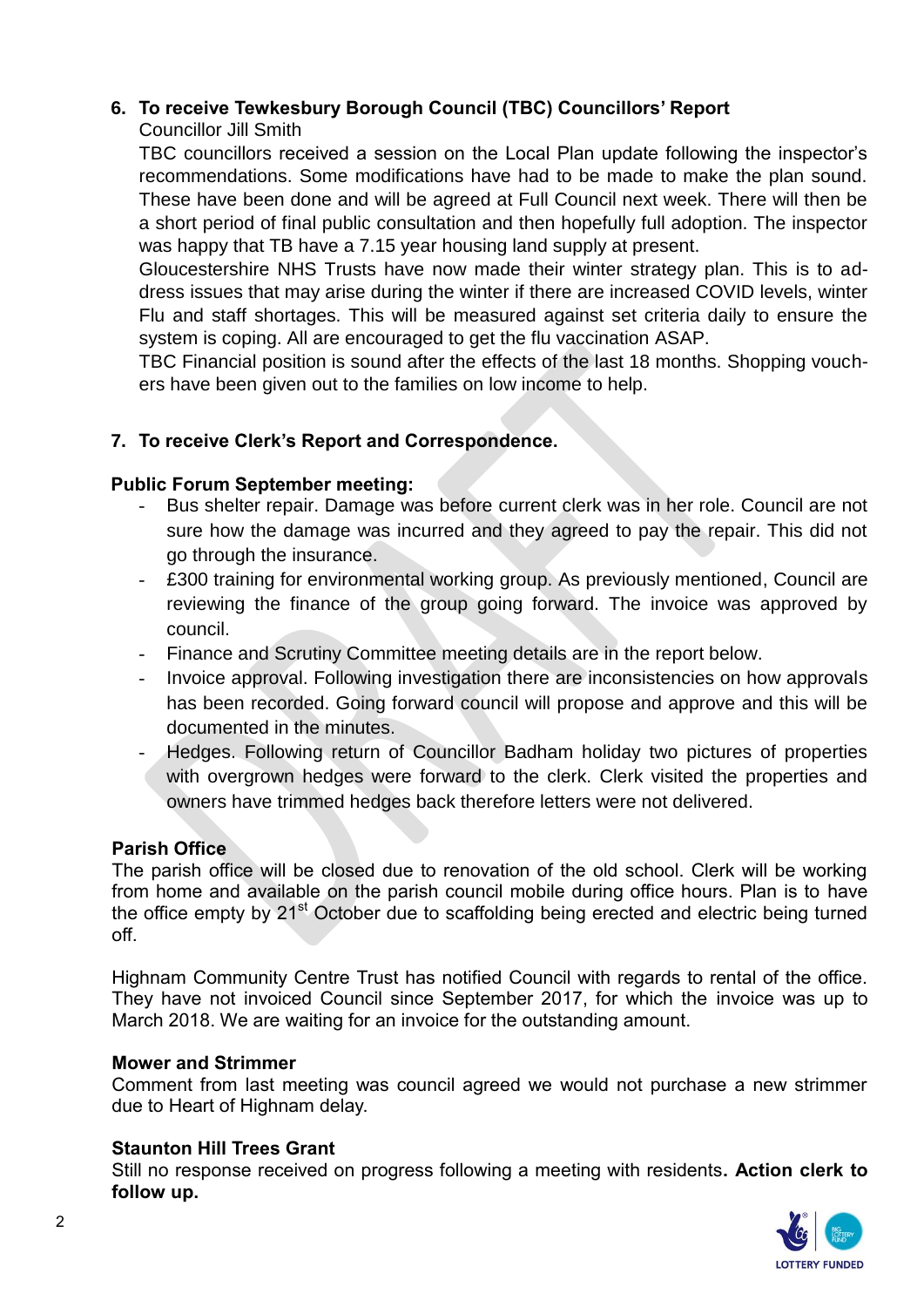### **External Auditor**

End of year report has been received. This is now published on the Website. Council to approve and agree date of 'Notice of Conclusion' for public to request a copy at a charge of £1. **Cllr Welch proposes, second Cllr Tustin Smith.** 

#### **Finance and Scrutiny Committee**

It was noted the committee's last meeting was December 2020. This initial meeting was an informal meet of members to review the terms of reference and set the first date for electing a chairperson. The date for the next Finance and Scrutiny meeting will be held Monday  $6<sup>th</sup>$ December at 2 pm. Venue to be decided and this will be published on the website so public are aware.

#### **National Council Award Scheme**

Clerk distributed the papers for the award scheme. Council to approve working towards the foundation stage**. Action clerk to add for November meeting.** 

#### **Information Commissioners Office (ICO)**

Council to approve registering with the ICO to comply with the general data protection regulation**. Cllr Coats proposes, Cllr Nicol second**. **All approved.**

#### **8. Finance**

#### **Regular Payments of Standing Orders or Direct Debits**

| <b>Payee</b>       | <b>Method of Period</b><br>payment |         | Cost<br><b>Code</b> | Cost £    |
|--------------------|------------------------------------|---------|---------------------|-----------|
| Mainstream Digital | <b>SO</b>                          | Monthly | 59                  | $-0.62$   |
| <b>HMRC</b>        | <b>SO</b>                          | Monthly | 13                  | $-109.59$ |
| Salary (August)    | <b>BAC</b>                         | Monthly | 13                  | $-545.30$ |

### **i. Payments for approval August 2021 All approved: Cllr Smith proposed, seconded by Cllr Welch**

| <b>Date</b> | Payee        | <b>Method</b> | <b>Explanation</b>   | Cost<br>Code | Cost £    |
|-------------|--------------|---------------|----------------------|--------------|-----------|
| 10/08/2021  | Jo Badham    | <b>BAC</b>    | Desk Office          | 38           | $-30.00$  |
| 10/08/2021  | John Malukas | <b>BAC</b>    | One Man Went to Mo   | 28           | $-169.00$ |
| 10/08/2021  | <b>SLCC</b>  | <b>BAC</b>    | New Local Admin Book | 55           | $-123.80$ |
| 10/08/2021  | Mark Stock   | <b>BAC</b>    | Maintenance          | 28           | $-104.00$ |
| 10/08/2021  | <b>HCCT</b>  | <b>BAC</b>    | Room Hire            | 29           | $-19.50$  |
| 10/08/2021  | Jo Badham    | <b>BAC</b>    | Stationery           | 55           | $-25.53$  |

#### **i. To approve a parish council credit card**

The Current process is the clerk will pay for items and claim expenses .The proposal for a credit card is so the clerk does not have to pay for council items out of her own pocket.

**Cllr Coats proposed, seconded Cllr Welch** 

**9. To receive and comment on Planning Applications** 

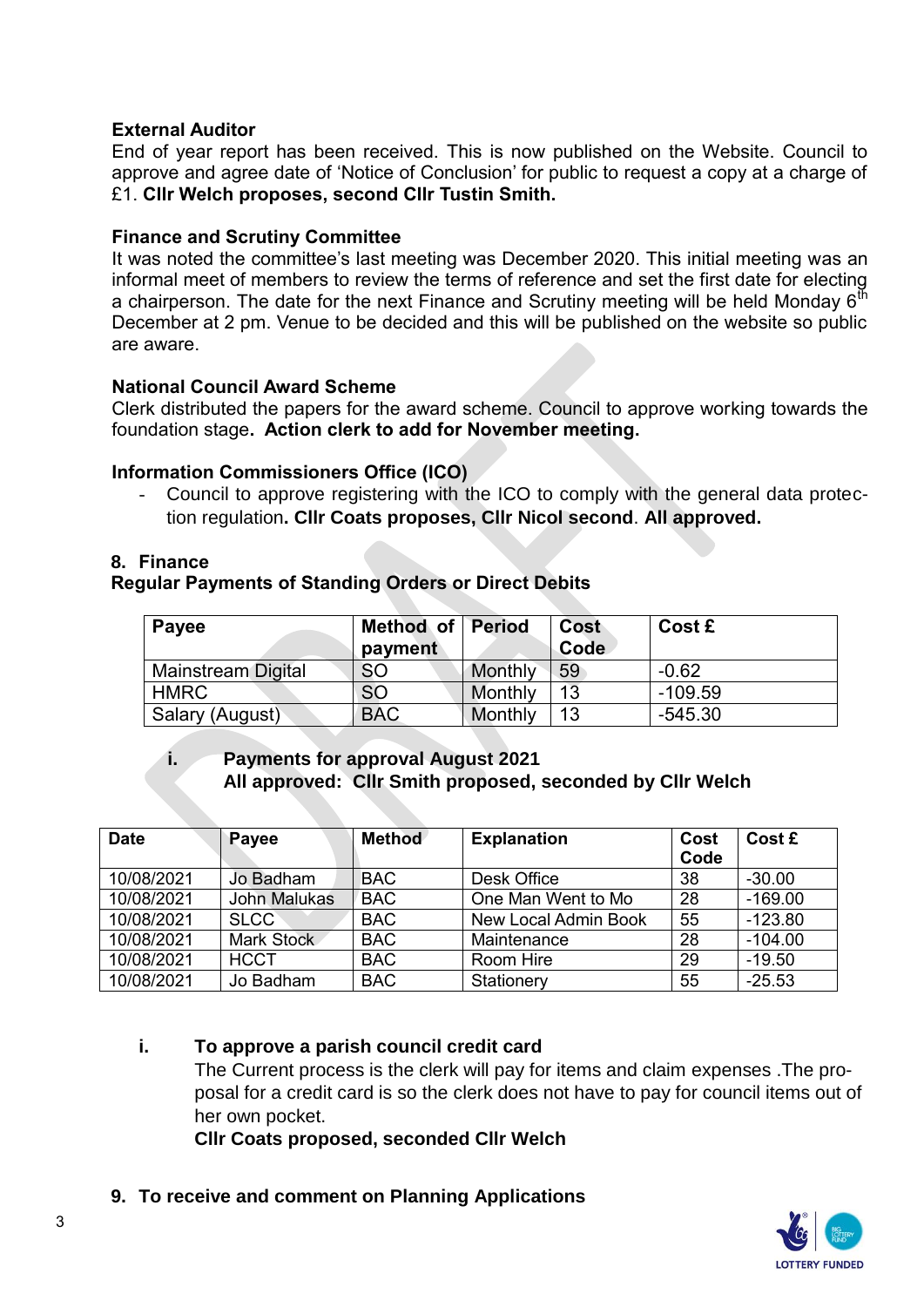No planning applications have been received.

### **10.Neighbourhood Development Plan**

Draft plan is going to public consultation weekend of 15 /16<sup>th</sup> October. Following comments from the public being collated the plan will be return to Council for review at November meeting and planning group for further consultation.

Copy of the draft has been sent to Tewkesbury Borough Council.

### **11. Councillor Vacancy**

Following resignation of Councillor Emmerson, a vacancy has become available. It was noted we have one interest.

**Action Clerk to advise TBC Democratic Services of vacancy.**

# **12.Proposal for Funds from Environmental Working Group (EWG) (Sculptures)**

Proposal received from the EWG for the use of the remaining budget for sculptures. It was agreed to defer the decision to the November meeting.

#### **13. Timing of Meetings**

Due to the closing of The Old School and timings of meeting it was thought we may have to change times to 7pm. However, this was not the case and meeting will continue to be held at 7.30pm.

### **14.Bank Reconciliation August 2021**

| Bank Balance at 1 <sup>st</sup> August: 41,776.29 |  | Payments August 1,003.54   |  |
|---------------------------------------------------|--|----------------------------|--|
| Receipts August                                   |  | Restricted Funds 23,842.76 |  |
| Petty Cash £11.90                                 |  |                            |  |

### **Bank Balance 40,772.75 Total Balance**

#### **Restricted Funds**

 Council Reserves 10,000.00 Project Reserves 10,000.00 NDP Reserves 3,747.70 Fun Day Proceeds 95.06  **Total 23,842.76**

#### **15.Residual Items**

The late Derek Davies had requested following his passing that £500 be donated to the Highnam Community Centre Trust and £500 to Minsterworth Parish Council from the proceeds from his Funeral Collection. A letter of thanks will be sent to his widow.

Councillor Rees asked if there had been arrangements made for the name change on the Chairman's Board. Clerk replied there had been issued in resourcing for someone to make the changes. Cllr Rees suggested contacting Hanman Split.

**Action clerk follow up.** Request to remove the coronavirus note from the agenda **Action clerk remove for next agenda.** 

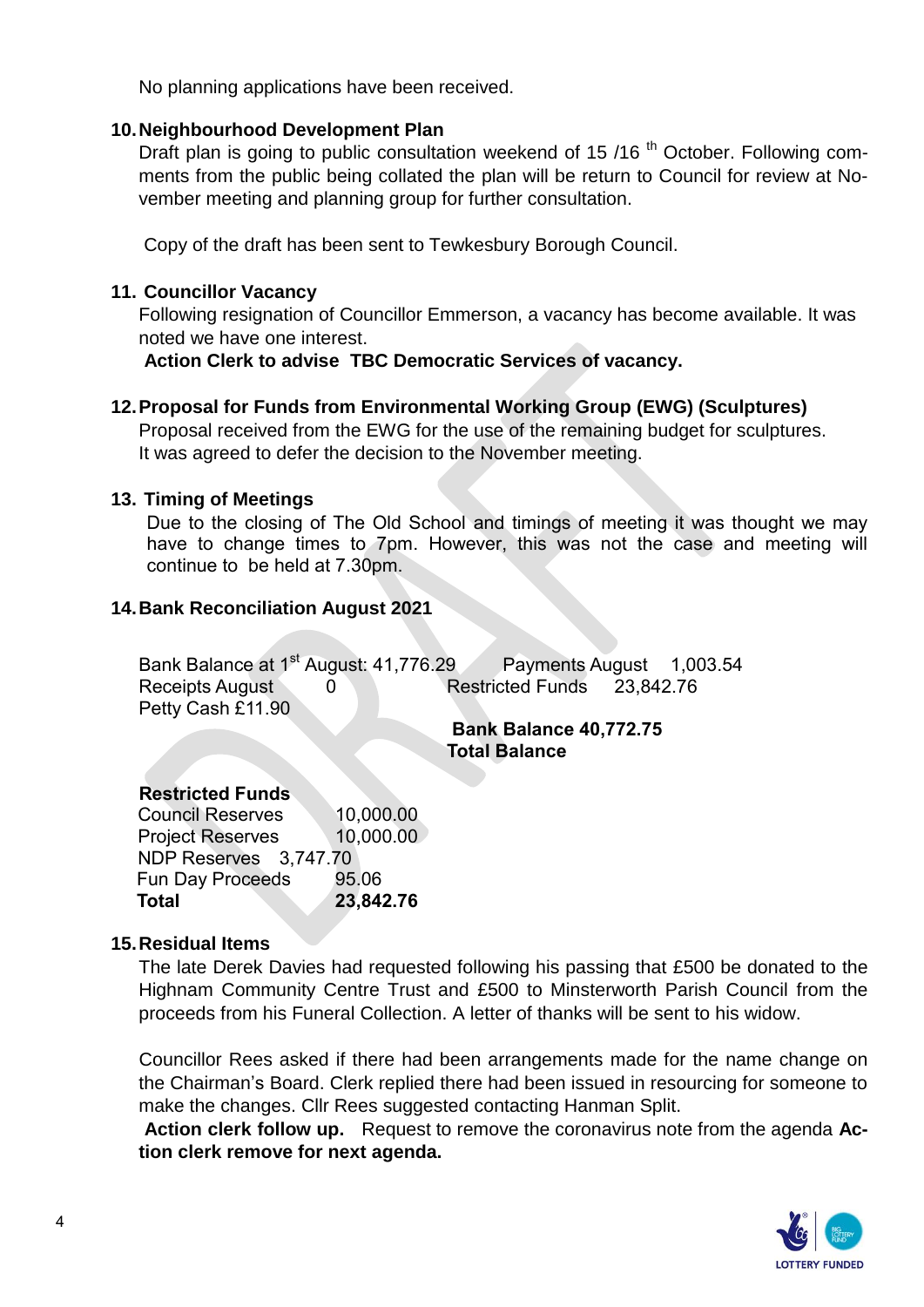Our current contractor for weed killing has decided to no longer provide this service. **Action clerk add for November meeting.** 

Councillor Nicol asked if the Standing Orders had been updated to the 2020 version **Action Clerk to follow up.**

Following the Risk Assessment of the two trees at the rear of the Community Centre car park is was recommended that the investigatory work be completed at a cost of £870 **Cllr Mike Welch proposed, Cllr Keene seconded. All approved**

### **Environmental and Footpaths**

- Cllr Badham wanted to clarify as was raised by a resident the difference between the EWG and EMP. The Environmental Management Plan (EMP) is the plan .The Environmental Working Group works to.
- New member joined the Environmental Working Group (EWG) Nicki Beecham.
- Woodland Licence was agreed but no licence has yet been received from TBC  **Action clerk follow up.**

# **Actions from previous minutes**

- **Defibrillators requirement and Village Locations:** The football club have agreed in principle to move their defib to the outside of their Changing Rooms. HPC to pay the cost of this relocation
- **Action CC to contact the Football Club so this can be arranged.**
- Cllr Coats has spoken to the Village Shop and Post Office, and they have agreed in principle for a new defib to be located on the outside of their building. Clerk contacted South West Ambulance Service and received a quote of £1,800 that covered a 4 year period. **Additional quote has been obtained and South West Ambulance was the best option. Clerk to arrange installation and formalisation of a licence agreement with the Post Office.**

**Notes on declarations of interest. Any Member arriving after the start of the meeting is asked to declare pecuniary interests, as necessary, as soon as practicable after their arrival, even if the item in question has been considered. National rules about pecuniary interests are set out in Chapter 7 of the Localism Act 2011 and in secondary legislation made under the Act, in particular The Relevant Authorities (Disclosable Pecuniary Interests) Regulations 2012.**

**Meeting closed 8.26pm**

**Next meeting will be held: Tuesday 9 th November 2021** 

**Signed …………………….. Date …………………………**